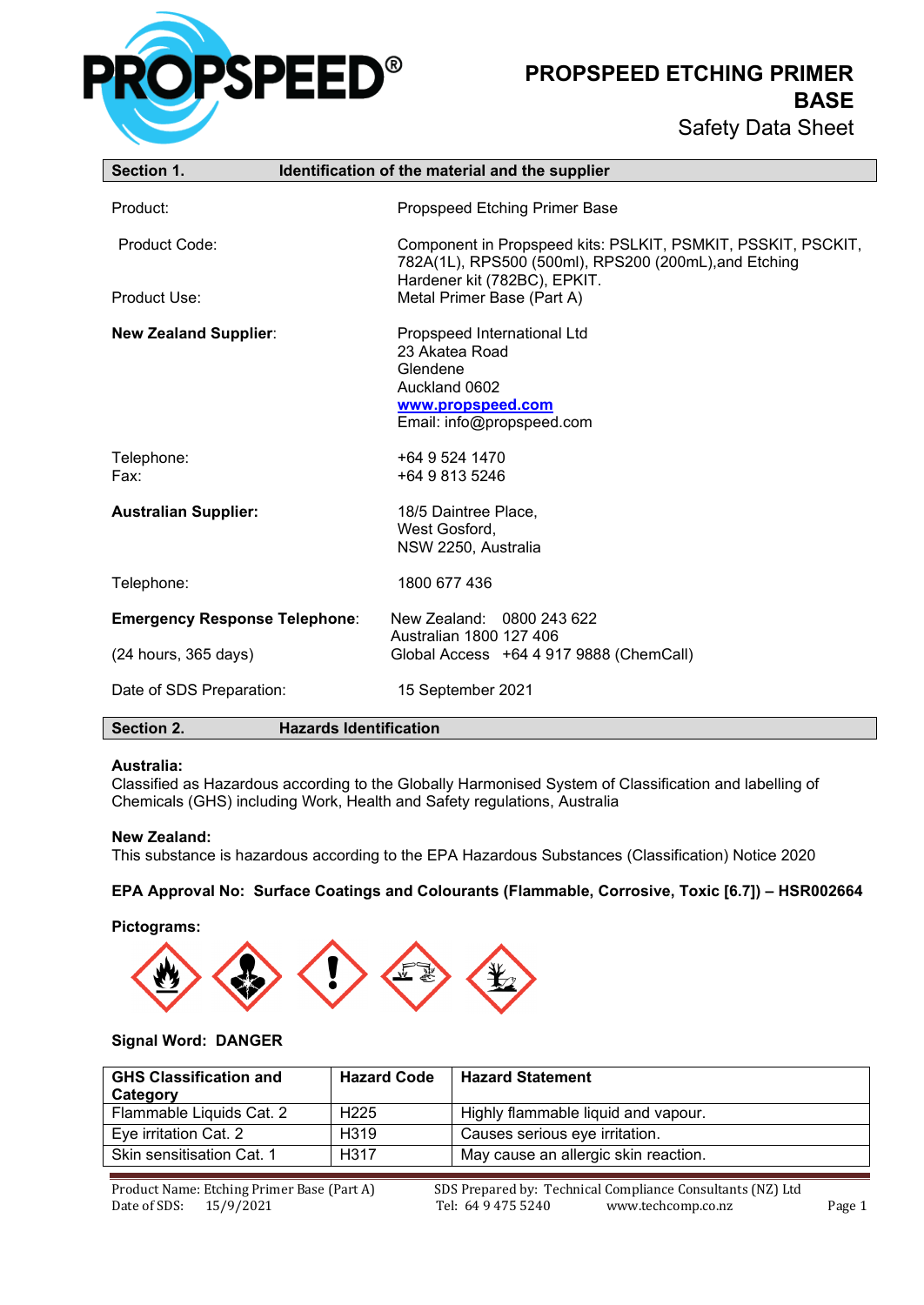| Germ cell mutagenicity Cat. 1                                | H340              | May cause genetic defects.                                            |
|--------------------------------------------------------------|-------------------|-----------------------------------------------------------------------|
| Carcinogenicity Cat. 1                                       | H <sub>350</sub>  | May cause cancer.                                                     |
| Reproductive toxicity Cat. 2                                 | H <sub>361</sub>  | Suspected of damaging fertility or the unborn child                   |
| Specific target organ toxicity -<br>repeated exposure Cat. 2 | H373              | May cause damage to organs through prolonged or<br>repeated exposure. |
| Skin corrosion Cat. 1C                                       | H <sub>3</sub> 14 | Causes severe skin burns and eye damage.                              |
| Hazardous to the aquatic<br>environment chronic Cat. 2       | H411              | Toxic to aquatic life with long lasting effects.                      |

| <b>Prevention Statement</b>                                               |
|---------------------------------------------------------------------------|
| Keep out of reach of children.                                            |
| Read label before use.                                                    |
| Obtain special instructions before use.                                   |
| Do not handle until all safety precautions have been read and understood. |
| Keep away from heat, sparks, open flames or hot surfaces. No smoking.     |
| Keep container tightly closed.                                            |
| Ground, bond container and receiving equipment.                           |
| Use explosion-proof electrical, ventilating and lighting.                 |
| Use only non-sparking tools.                                              |
| Take precautionary measures against static discharge.                     |
| Do not breathe dust, fumes, gas, mist, vapours or spray.                  |
| Wash hands thoroughly after handling.                                     |
| Contaminated work clothing should not be allowed out of the workplace.    |
| Avoid release to the environment.                                         |
| Wear protective clothing as detailed in Section 8.                        |
| Use personal protective equipment as required.                            |
|                                                                           |

| P <sub>101</sub><br>If medical advice is needed, have product container or label at hand.<br>P310<br>Immediately call a POISON CENTER or doctor/physician.<br>P363<br>Wash contaminated clothing before reuse.<br>P391<br>Collect spillage.<br>$P301 +$<br>IF SWALLOWED: Rinse mouth. Do NOT induce vomiting.<br>P330+P331<br>$P302 + P352$<br>IF ON SKIN: Wash with plenty of soap and water.<br>$P303 +$<br>IF ON SKIN (or hair): Remove/Take off immediately all contaminated clothing. Rinse skin<br>with water/shower.<br>P361+P353<br>IF INHALED: Remove to fresh air and keep at rest in a position comfortable for<br>$P304 + P340$<br>breathing.<br>IF IN EYES: Rinse cautiously with water for several minutes. Remove contact lenses, if<br>$P305 +$<br>present and easy to do. Continue rinsing.<br>P351+P338<br>IF exposed or concerned: Get medical advice/attention.<br>$P308 + P313$<br>If skin irritation or rash occurs: Get medical advice/attention.<br>$P333 + P313$<br>$P337 + P313$<br>If eye irritation persists: Get medical advice/attention.<br>In case of fire: Use carbon dioxide or dry powder for extinction.<br>P370 + P378 | <b>Response Code</b> | <b>Response Statement</b> |
|-------------------------------------------------------------------------------------------------------------------------------------------------------------------------------------------------------------------------------------------------------------------------------------------------------------------------------------------------------------------------------------------------------------------------------------------------------------------------------------------------------------------------------------------------------------------------------------------------------------------------------------------------------------------------------------------------------------------------------------------------------------------------------------------------------------------------------------------------------------------------------------------------------------------------------------------------------------------------------------------------------------------------------------------------------------------------------------------------------------------------------------------------------------|----------------------|---------------------------|
|                                                                                                                                                                                                                                                                                                                                                                                                                                                                                                                                                                                                                                                                                                                                                                                                                                                                                                                                                                                                                                                                                                                                                             |                      |                           |
|                                                                                                                                                                                                                                                                                                                                                                                                                                                                                                                                                                                                                                                                                                                                                                                                                                                                                                                                                                                                                                                                                                                                                             |                      |                           |
|                                                                                                                                                                                                                                                                                                                                                                                                                                                                                                                                                                                                                                                                                                                                                                                                                                                                                                                                                                                                                                                                                                                                                             |                      |                           |
|                                                                                                                                                                                                                                                                                                                                                                                                                                                                                                                                                                                                                                                                                                                                                                                                                                                                                                                                                                                                                                                                                                                                                             |                      |                           |
|                                                                                                                                                                                                                                                                                                                                                                                                                                                                                                                                                                                                                                                                                                                                                                                                                                                                                                                                                                                                                                                                                                                                                             |                      |                           |
|                                                                                                                                                                                                                                                                                                                                                                                                                                                                                                                                                                                                                                                                                                                                                                                                                                                                                                                                                                                                                                                                                                                                                             |                      |                           |
|                                                                                                                                                                                                                                                                                                                                                                                                                                                                                                                                                                                                                                                                                                                                                                                                                                                                                                                                                                                                                                                                                                                                                             |                      |                           |
|                                                                                                                                                                                                                                                                                                                                                                                                                                                                                                                                                                                                                                                                                                                                                                                                                                                                                                                                                                                                                                                                                                                                                             |                      |                           |
|                                                                                                                                                                                                                                                                                                                                                                                                                                                                                                                                                                                                                                                                                                                                                                                                                                                                                                                                                                                                                                                                                                                                                             |                      |                           |
|                                                                                                                                                                                                                                                                                                                                                                                                                                                                                                                                                                                                                                                                                                                                                                                                                                                                                                                                                                                                                                                                                                                                                             |                      |                           |
|                                                                                                                                                                                                                                                                                                                                                                                                                                                                                                                                                                                                                                                                                                                                                                                                                                                                                                                                                                                                                                                                                                                                                             |                      |                           |
|                                                                                                                                                                                                                                                                                                                                                                                                                                                                                                                                                                                                                                                                                                                                                                                                                                                                                                                                                                                                                                                                                                                                                             |                      |                           |
|                                                                                                                                                                                                                                                                                                                                                                                                                                                                                                                                                                                                                                                                                                                                                                                                                                                                                                                                                                                                                                                                                                                                                             |                      |                           |
|                                                                                                                                                                                                                                                                                                                                                                                                                                                                                                                                                                                                                                                                                                                                                                                                                                                                                                                                                                                                                                                                                                                                                             |                      |                           |
|                                                                                                                                                                                                                                                                                                                                                                                                                                                                                                                                                                                                                                                                                                                                                                                                                                                                                                                                                                                                                                                                                                                                                             |                      |                           |
|                                                                                                                                                                                                                                                                                                                                                                                                                                                                                                                                                                                                                                                                                                                                                                                                                                                                                                                                                                                                                                                                                                                                                             |                      |                           |
|                                                                                                                                                                                                                                                                                                                                                                                                                                                                                                                                                                                                                                                                                                                                                                                                                                                                                                                                                                                                                                                                                                                                                             |                      |                           |

| <b>Storage Code</b> | <b>Storage Statement</b>                     |
|---------------------|----------------------------------------------|
| P405                | Store locked up.                             |
| P403 + P235         | Store in a well-ventilated place. Keep cool. |

# **Disposal Code Disposal Statement**

| P <sub>501</sub> | Dispose of according to local regulations |  |  |
|------------------|-------------------------------------------|--|--|
|                  |                                           |  |  |

# **Section 3. Composition / Information on Hazardous Ingredients**

| Ingredient name                            |  | <b>Content Weight%</b>                                      | <b>CAS No.</b> |  |
|--------------------------------------------|--|-------------------------------------------------------------|----------------|--|
| Propan-2-ol                                |  | 30-60                                                       | 67-63-0        |  |
| Product Name: Etching Primer Base (Part A) |  | SDS Prepared by: Technical Compliance Consultants (NZ) Ltd. |                |  |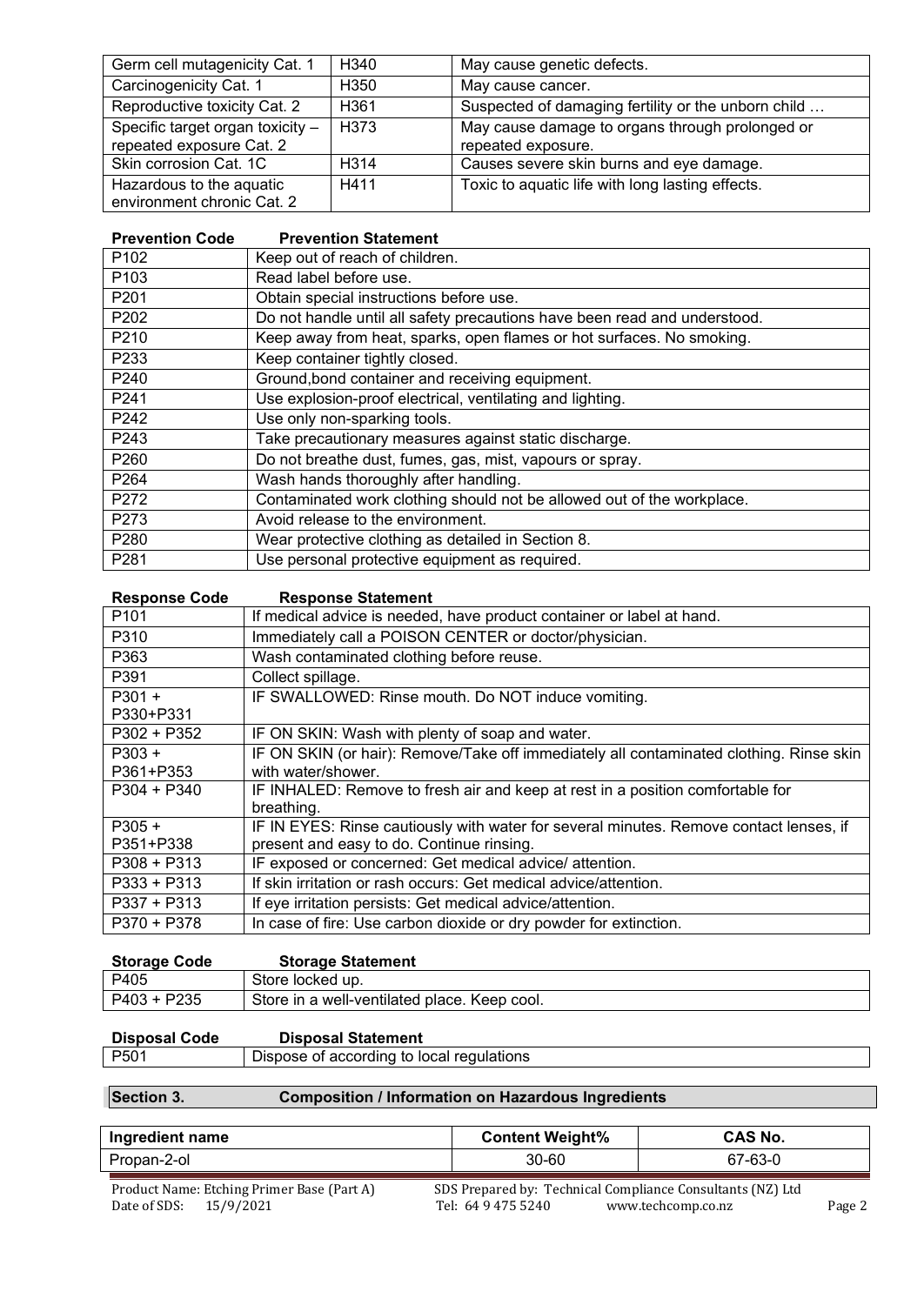| 2-Methylpropan-1-ol | $10 - 30$ | 78-83-1    |
|---------------------|-----------|------------|
| Zinc chromate       | $5 - 10$  | 13530-65-9 |
| Xvlene              | $5 - 10$  | 1330-20-7  |
| Talc                | $1 - 5$   | 14807-96-6 |

| Section 4.              | <b>First Aid Measures</b>                                                                                                                                                                                            |
|-------------------------|----------------------------------------------------------------------------------------------------------------------------------------------------------------------------------------------------------------------|
| <b>Burns</b>            | Flush with water immediately. While flushing, remove clothes which do not adhere to<br>affected area. Call an ambulance. Continue flushing during transport to hospital.                                             |
| If in Eyes              | Immediately flush with plenty of water. Remove any contact lenses and open eyes<br>wide apart. Call an ambulance and continue flushing during transportation to hospital.<br>Bring these instructions.               |
| If on Skin              | Remove contaminated clothing immediately and wash skin with soap and water.<br>Important to remove the substance from the skin immediately. Continue to rinse for at<br>least 15 minutes and seek medical attention. |
| If Swallowed            | Rinse mouth. Do NOT induce vomiting. Never give anything by mouth to an<br>unconscious person. Do NOT induce vomiting. Call a physician immediately.                                                                 |
| If Inhaled              | Remove to fresh air and keep at rest in a position comfortable for breathing. Get<br>medical attention if needed.                                                                                                    |
|                         | Most important symptoms and effects, both acute and delayed                                                                                                                                                          |
| Symptoms:<br>Ingestion: | Not applicable.                                                                                                                                                                                                      |
| Inhalation:             | Not applicable.                                                                                                                                                                                                      |
| Skin:                   | Causes severe skin burns May cause an allergic skin reaction.                                                                                                                                                        |
| Eye:                    | Causes serious eye irritation.                                                                                                                                                                                       |
| <b>Chronic:</b>         | May cause genetic defects. May cause cancer. Suspected of damaging fertility or the<br>unborn child. May cause damage to organs through prolonged or repeated exposure.                                              |
| Section 5.              | <b>Fire Fighting Measures</b>                                                                                                                                                                                        |

| <b>Hazard Type</b>            | Flammable liquid                                                               |
|-------------------------------|--------------------------------------------------------------------------------|
| Hazards from                  | None in particular                                                             |
| combustion                    |                                                                                |
| products                      |                                                                                |
| <b>Suitable Extinguishing</b> | Extinguish with carbon dioxide or dry powder.                                  |
| media                         |                                                                                |
| <b>Precautions for</b>        | Selection of respiratory protection for fire-fighting: follow the general fire |
| firefighters and              | precautions indicated in the workplace.                                        |
| special protective            |                                                                                |
| clothing                      |                                                                                |
| <b>HAZCHEM CODE</b>           | 3YE                                                                            |
|                               |                                                                                |

**Section 6. Accidental Release Measures**

Avoid any exposure. Do not smoke, use open fire or other sources of ignition. For personal protection, see section 8. Clean up all spills immediately. Avoid breathing vapours and contact with skin and eyes.

Absorb spillage with non-combustible, absorbent material. Do not use sawdust or other combustible material. Collect spillage in metal/plastic container with tight- fitting lid, with indication of the contents. Dispose as per Section 13.

### **Section 7. Handling and Storage**

**Precautions for safe handling**:

• Read label before use.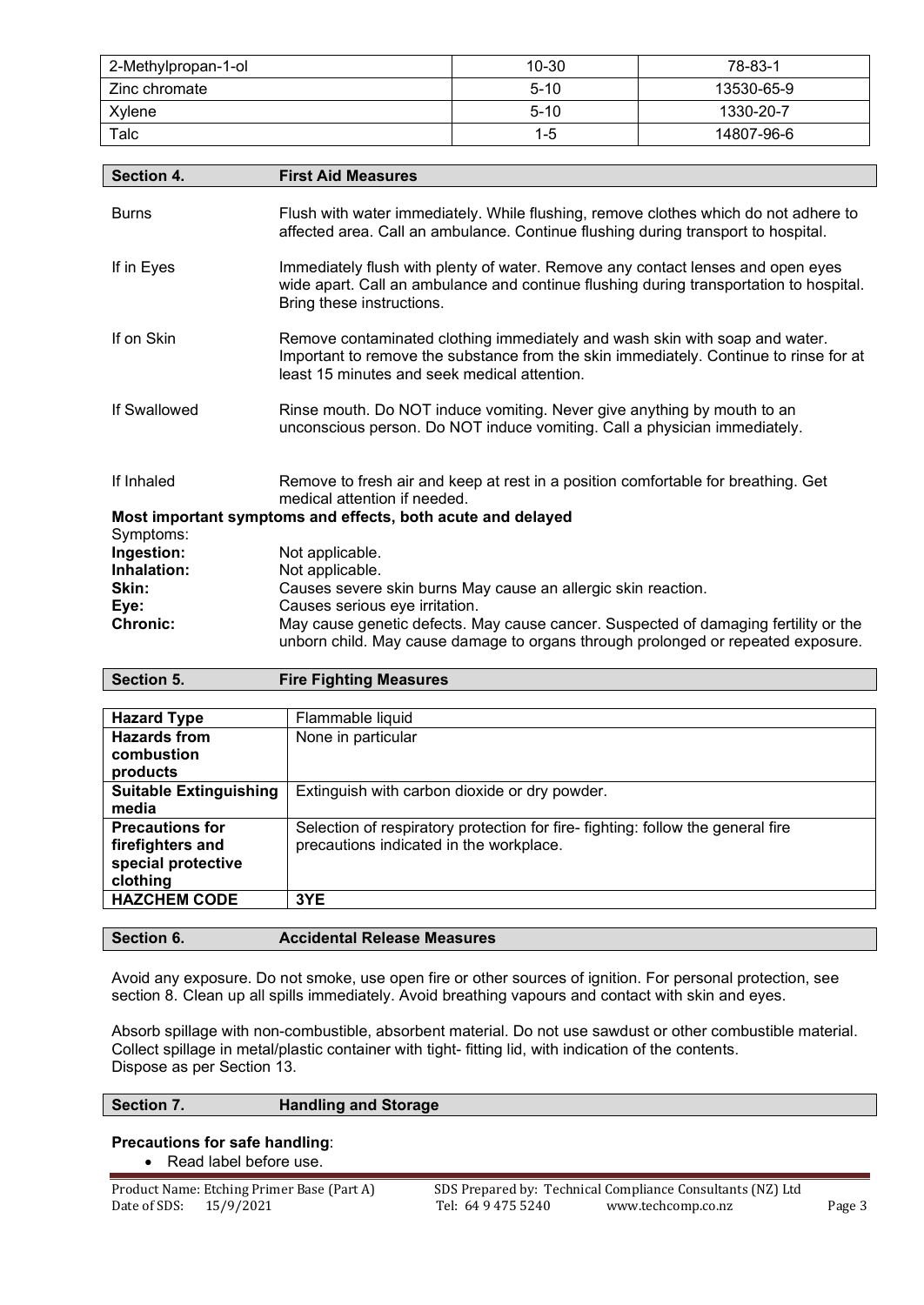- Read safety data sheet before use.
- Do not handle until all safety precautions have been read and understood.
- Keep away from heat, sparks, open flames and hot surfaces. No smoking.
- Keep container tightly closed.
- Use only non-sparking tools.
- Use explosion proof electrical equipment, ventilation and lighting
- Take precautionary measures against static discharge.
- Avoid breathing fumes and vapours or sprays.
- Wash hands thoroughly after handling.
- Contaminated work clothing should not be allowed out of the workplace.
- Avoid release to the environment.
- Wear protective clothing and protective equipment.

#### **Conditions for safe storage:**

- Store in a flameproof, well-ventilated area.
- Electrostatic charges may be generated during transfer of product from its container.
- Ensure that all equipment is electrically earthed.
- Keep container closed and store away from water or moisture.
- Vapours may form explosive mixtures with air.
- Do not store with oxidizing agents.
- Store locked up and away from children.

#### **Section 8 Exposure Controls / Personal Protection**

#### **WORKPLACE EXPOSURE STANDARDS (provided for guidance only)**

|                       |                    | TWA            |                   | <b>STEL</b> |                   |  |
|-----------------------|--------------------|----------------|-------------------|-------------|-------------------|--|
| <b>Substance</b>      |                    | ppm            | mg/m <sup>3</sup> | ppm         | mg/m <sup>3</sup> |  |
| Propan-2-ol           | $[67-63-0]$        | 400            | 983               | 500         | 1250              |  |
| Isobutyl alcohol      | $[78-83-1]$        | 50             | 152               | -           |                   |  |
| Zinc Chromates        | $[13530 - 65 - 9]$ | $\blacksquare$ | 0.01              | -           |                   |  |
| Xylene                | [1330-20-7]        | 50             | 217               | -           |                   |  |
| Talc, respirable dust | [14807-96-6]       |                | າ                 |             |                   |  |

Workplace Exposure Standard – Time Weighted Average (WES-TWA). The time-weighted average exposure standard designed to protect the worker from the effects of long-term exposure. Workplace Exposure Standard – Short-Term Exposure Limit (WESSTEL). The 15-minute average exposure standard. Applies to any 15- Minute period in the working day and is designed to protect the worker against adverse effects of irritation, chronic or irreversible tissue change, or narcosis that may increase the likelihood of accidents. The WES-STEL is not an alternative to the WES-TWA; both the short-term and time-weighted average exposures apply. Workplace Exposure Standards and Biological Exposure Indices NOV 2020 12TH EDITION.

#### **Engineering Controls:**

Provide adequate ventilation. Observe Occupational Exposure Limits and minimise the risk of inhalation of vapours. An eye wash bottle must be available at the work site. Mix and prepare in a place with efficient exhaust ventilation.

#### **Personal Protection Equipment**



| <b>Eyes</b>        | Tight fitting safety goggles or face shield should be used. Avoid wearing contact lenses. |  |
|--------------------|-------------------------------------------------------------------------------------------|--|
| <b>Hands</b>       | Wear protective gloves. Nitrile gloves are recommended, but be aware that the liquid      |  |
|                    | may penetrate the gloves. Frequent change is advisable. Other types of gloves can         |  |
|                    | be recommended by the glove supplier.                                                     |  |
| <b>Skin</b>        | Wear appropriate clothing to prevent any possibility of liquid contact and repeated or    |  |
|                    | prolonged vapour contact.                                                                 |  |
| <b>Respiratory</b> | In case of inadequate ventilation, use positive pressure full face mask.                  |  |
| <b>Hygiene</b>     | Wash hands after handling. When using do not eat, drink or smoke. Personal                |  |
|                    | protection may not be worn during meal breaks. Personal protection must be kept           |  |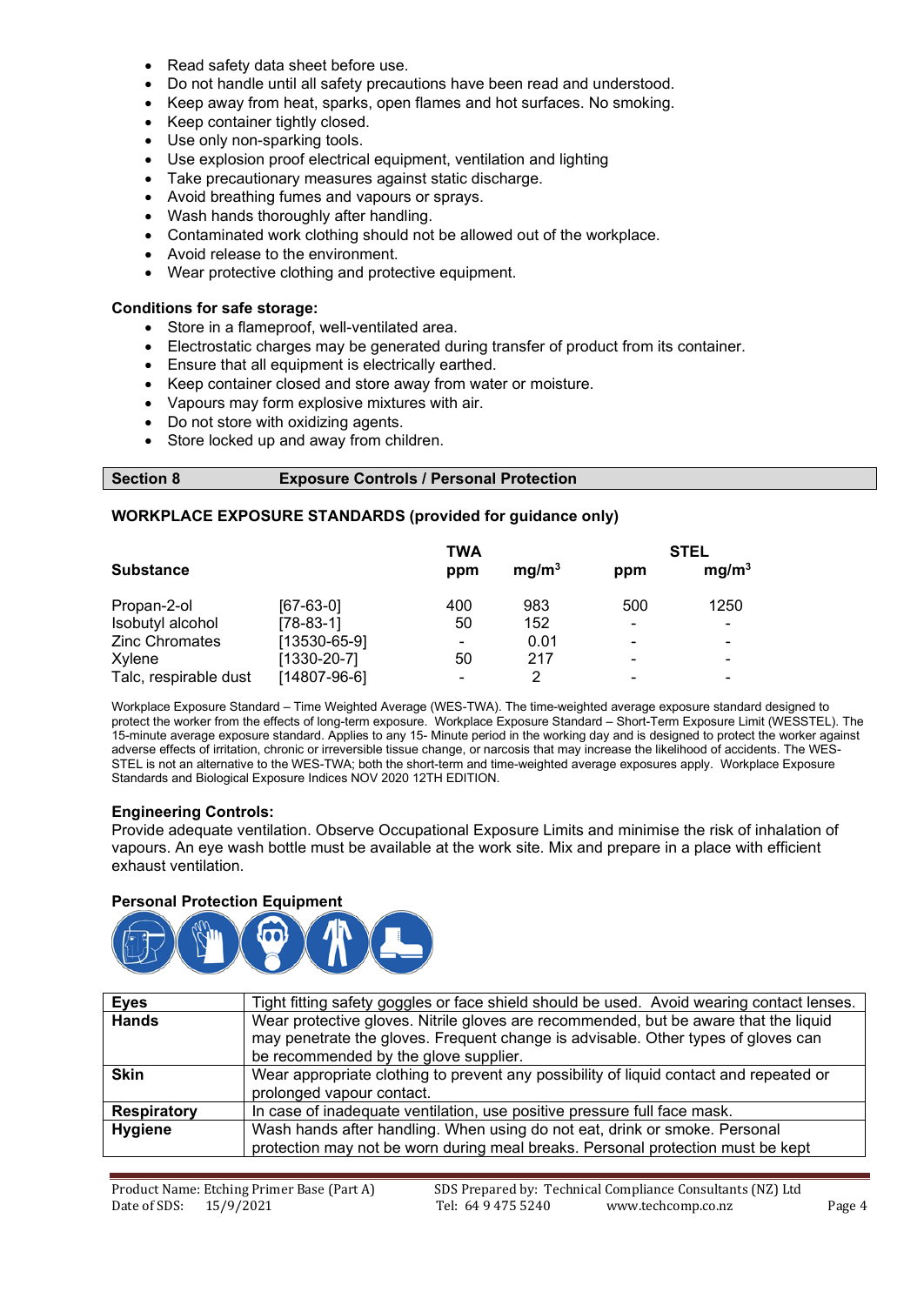| separate from other clothes. Do not store tobacco, food or beverage in work rooms or<br>areas where the product is used. Contaminated clothing to be placed in closed<br>container until disposal or decontamination. Warn cleaning personnel of chemical's |
|-------------------------------------------------------------------------------------------------------------------------------------------------------------------------------------------------------------------------------------------------------------|
| hazardous properties.                                                                                                                                                                                                                                       |

# **Section 9 Physical and Chemical Properties**

| Appearance                       | Liquid paint                                    |
|----------------------------------|-------------------------------------------------|
| Colour                           | Yellow                                          |
| Odour                            | Solvent                                         |
| <b>Odour Threshold</b>           | Not available                                   |
| pH                               | Not available                                   |
| <b>Boiling Point</b>             | $81 - 108$ <sup>o</sup> C                       |
| <b>Melting Point</b>             | Not available                                   |
| <b>Freezing Point</b>            | Not available                                   |
| <b>Flash Point</b>               | $14^{\circ}$ C                                  |
| <b>Flammability</b>              | <b>Highly Flammable</b>                         |
| <b>Upper and Lower Explosive</b> | $1.1 - 12.0\%$                                  |
| <b>Limits</b>                    |                                                 |
| <b>Vapour Pressure</b>           | 4266 Pa                                         |
| <b>Relative Vapour Density</b>   | $\sim$ 2.1 (air=1)                              |
| <b>Specific Gravity</b>          | $0.87 - 0.92$ g/cm <sup>3</sup>                 |
| <b>Water Solubility</b>          | insoluble in water, soluble in organic solvents |
| <b>Partition Coefficient:</b>    | Not available                                   |
| <b>Auto-ignition Temperature</b> | Not available                                   |
| <b>Decomposition Temperature</b> | Not available                                   |
| <b>Viscosity</b>                 | $500 - 750cP$                                   |
| <b>Particle Characteristics</b>  | Not available                                   |
| <b>Evaporation Rate</b>          | Not available                                   |

| Section 10. | <b>Stability and Reactivity</b> |
|-------------|---------------------------------|
|-------------|---------------------------------|

| <b>Stability of Substance</b>   | Stable under normal usage conditions. Curing time: 10 min - 60 min   |
|---------------------------------|----------------------------------------------------------------------|
|                                 |                                                                      |
|                                 | $(20^{\circ}C)$                                                      |
| <b>Possibility of hazardous</b> | Data not Available                                                   |
|                                 |                                                                      |
| reactions                       |                                                                      |
| <b>Conditions to Avoid</b>      | Avoid heat, flames and other sources of ignition.                    |
|                                 |                                                                      |
| <b>Incompatible Materials</b>   | Avoid contact with alkalis. Avoid contact with oxidisers or reducing |
|                                 | agents.                                                              |
|                                 |                                                                      |
| <b>Hazardous Decomposition</b>  | None in particular.                                                  |
|                                 |                                                                      |
| <b>Products</b>                 |                                                                      |
|                                 |                                                                      |

# **Section 11 Toxicological Information**

#### **Acute Effects:**

| <b>Swallowed</b>  | Not applicable.                                                |
|-------------------|----------------------------------------------------------------|
| <b>Dermal</b>     | Not applicable.                                                |
| <b>Inhalation</b> | Not applicable.                                                |
| <b>Eye</b>        | Causes serious eye irritation.                                 |
| <b>Skin</b>       | Causes severe skin burns. May cause an allergic skin reaction. |

# **Chronic Effects:**

| Carcinogenicity               | May cause cancer.                                                  |  |
|-------------------------------|--------------------------------------------------------------------|--|
| <b>Reproductive Toxicity</b>  | Suspected of damaging fertility or the unborn child.               |  |
| <b>Germ Cell Mutagenicity</b> | May cause genetic defects.                                         |  |
| <b>Aspiration</b>             | Not applicable.                                                    |  |
| <b>STOT/SE</b>                | Not applicable.                                                    |  |
| <b>STOT/RE</b>                | May cause damage to organs through prolonged or repeated exposure. |  |
|                               |                                                                    |  |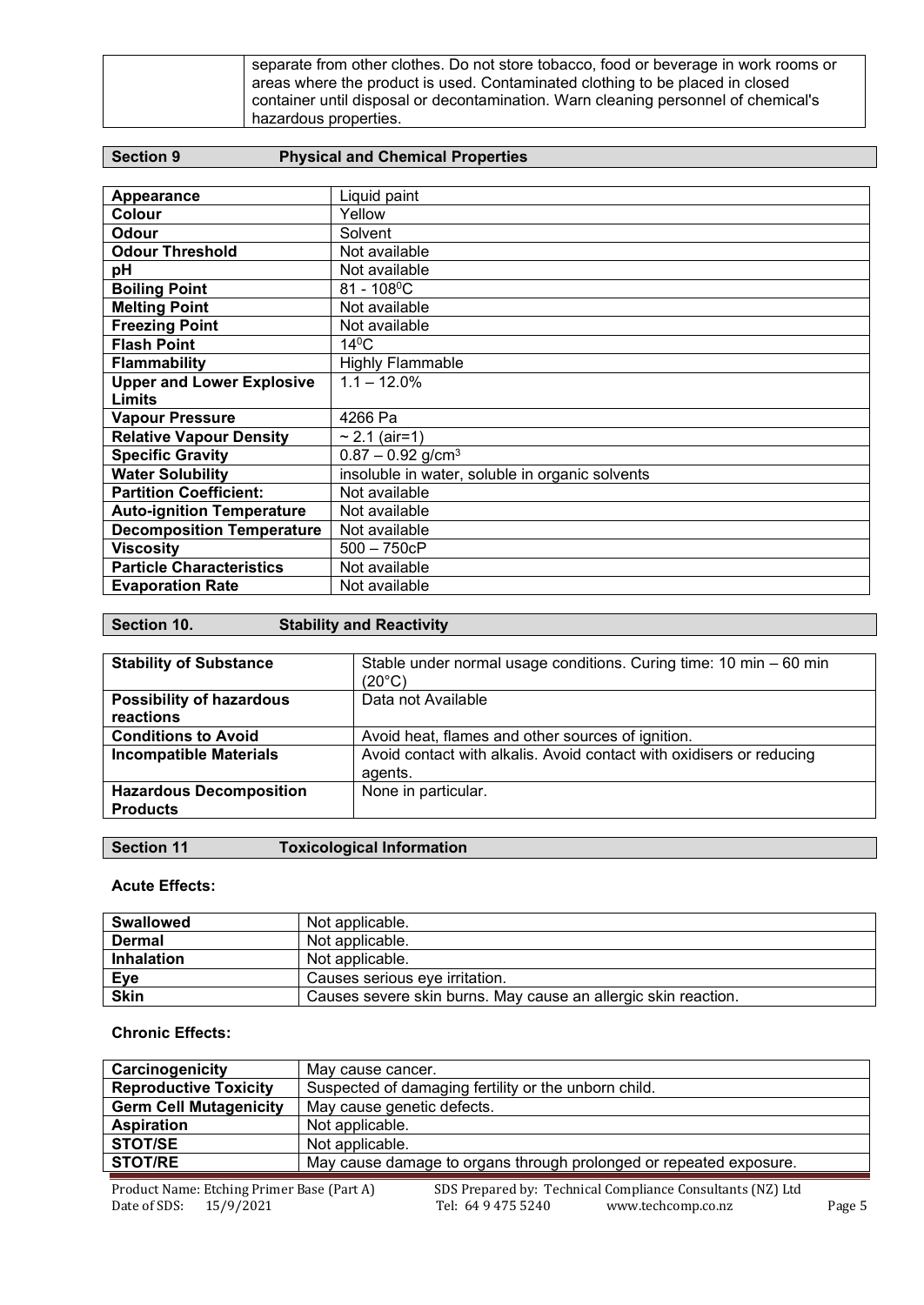| <b>Ingredient Data:</b><br><b>Acute Oral Toxicity</b> |                                             |                                                    |
|-------------------------------------------------------|---------------------------------------------|----------------------------------------------------|
| Propan-2-ol<br>2-Methylpropan-1-ol<br>Xylene          | LD50(mouse)<br>$LD50$ (rat)<br>LD50 (mouse) | $= 3600$ mg/kg<br>$= 2460$ mg/kg<br>$= 1590$ mg/kg |
| <b>Acute Dermal Toxicity</b>                          |                                             |                                                    |
| 2-Methylpropan-1-ol                                   | $LC50$ (rat)                                | = 3400 mg/kg                                       |
| <b>Inhalation</b><br>Xylene                           | LC50 (Mouse)                                | $=$ 27.6 mg/L                                      |

#### **Special Effects**

Contains: Zinc Chromate

Carcinogen Category 1. Known or suspected carcinogen for humans. May cause sensitisation.

#### **Section 12. Ecotoxicological Information**

#### **Toxic to aquatic life with long lasting effects.**

Zinc chromate:  $L(E)C50 > 0.1 \le 1$  mg/l

| <b>Persistence and degradability</b> | The product hardens to a not readily degradable mass. This product                                                                                                                                                                  |
|--------------------------------------|-------------------------------------------------------------------------------------------------------------------------------------------------------------------------------------------------------------------------------------|
|                                      | is expected to be not readily.                                                                                                                                                                                                      |
| <b>Bioaccumulation</b>               | No data available                                                                                                                                                                                                                   |
| <b>Mobility in Soil</b>              | The product hardens to a solid immobile substance. The product<br>contains substances, which are water soluble and may spread in<br>water systems. The product contains volatile substances, which may<br>spread in the atmosphere. |
| Other adverse effects                | No data available                                                                                                                                                                                                                   |

Do not allow to enter waterways.

#### **Section 13. Disposal Considerations**

#### **Disposal Method:**

Spent media that has removed toxic chemicals should be examined for specific hazards. Dispose of according to Local Regulations.

Ensure any container holding waste product or contaminated spill media is labelled "Hazardous Waste – Flammable, Chronix and Ecotoxic" and that the label also has the Flammable, Chronic and Ecotoxic Pictogram, waste type identifier, and the business name, address, and phone number.

**Precautions or methods to avoid:** Do not allow to enter into waterways.

**Section 14 Transport Information**

**Australia - This product is classified as Dangerous Goods according to the Australian Code for the Transport of Dangerous Goods by Road and Rail (ADG Code) (7th edition).**

**New Zealand - This product is classified as a Dangerous Good for transport in NZ ; NZS 5433:2012**



#### **Road, Rail, Sea and Air Transport**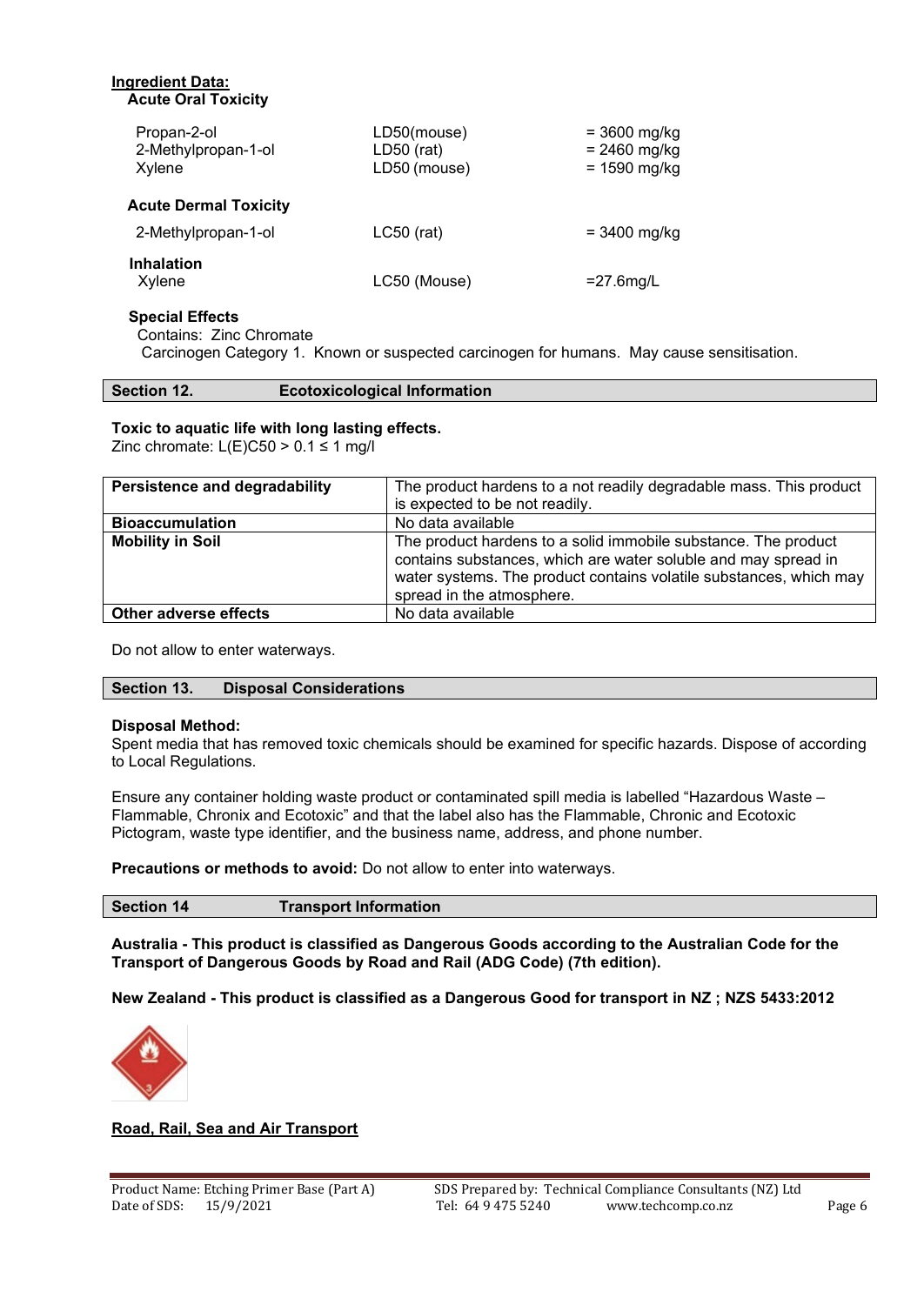| UN No                       | 1263                                                                                                                                                                                                                                                             |
|-----------------------------|------------------------------------------------------------------------------------------------------------------------------------------------------------------------------------------------------------------------------------------------------------------|
| <b>Class - Primary</b>      |                                                                                                                                                                                                                                                                  |
| <b>Packing Group</b>        |                                                                                                                                                                                                                                                                  |
| <b>Proper Shipping Name</b> | <b>PAINT</b>                                                                                                                                                                                                                                                     |
| <b>Marine Pollutant</b>     | No.                                                                                                                                                                                                                                                              |
| <b>Special Provisions</b>   | If the product's individual container is below 5L, it can be transported as a<br>non-DG as long as the product packaging is still labelled as per DG<br>requirements and the driver is given safety information in accordance with<br>Chapter 3.4 of the UNRTDG. |

#### **Australia:**

Classified as Hazardous according to the Globally Harmonised System of Classification and labelling of Chemicals (GHS) including Work, Health and Safety regulations, Australia.

Not classified as a Scheduled Poison according to the Standard for the Uniform Scheduling of Medicines and Poisons (SUSMP).

#### **New Zealand:**

This substance is classified hazardous according to the EPA Hazardous Substances (Classification) Notice 2020

# EPA Approval Code: **Surface Coatings and Colourants (Flammable, Corrosive, Toxic [6.7]) – HSR002664**

| HSW (HS) Regulations 2017 and EPA Notices | <b>Trigger Quantity</b>                       |
|-------------------------------------------|-----------------------------------------------|
| <b>Certified Handler</b>                  | Not required                                  |
| <b>Location Certificate</b>               | 100L(>5L), 250L (<5L), 50L open               |
| <b>Tracking Trigger Quantities</b>        | Not required                                  |
| <b>Signage Trigger Quantities</b>         | 250L                                          |
| <b>Emergency Response Plan</b>            | 1000L                                         |
| <b>Secondary Containment</b>              | 1000L                                         |
| <b>Fire Extinguishers</b>                 | At least 2 x 4.5kg powder extinguishers       |
|                                           | required when 250L is present in a workplace. |
| Restriction of Use                        | Only use for the intended purpose.            |

**Section 16 Other Information**

| <b>Glossary</b> |                                                                           |
|-----------------|---------------------------------------------------------------------------|
| Cat             | Category                                                                  |
| $EC_{50}$       | Median effective concentration.                                           |
| EEL             | Environmental Exposure Limit.                                             |
| <b>EPA</b>      | <b>Environmental Protection Authority</b>                                 |
| <b>HSNO</b>     | Hazardous Substances and New Organisms.                                   |
| <b>HSW</b>      | Health and Safety at Work.                                                |
| $LC_{50}$       | Lethal concentration that will kill 50% of the test organisms inhaling or |
|                 | ingesting it.                                                             |
| $LD_{50}$       | Lethal dose to kill 50% of test animals/organisms.                        |
| <b>LEL</b>      | Lower explosive level.                                                    |
| <b>OSHA</b>     | American Occupational Safety and Health Administration.                   |
| TEL.            | Tolerable Exposure Limit.                                                 |
| <b>TLV</b>      | Threshold Limit Value-an exposure limit set by responsible authority.     |
| <b>UEL</b>      | <b>Upper Explosive Level</b>                                              |
| <b>WES</b>      | Workplace Exposure Limit                                                  |

References:

Australia:

- 1. Preparation of Safety Data Sheets for Hazardous Chemicals Code of Practice.<br>2. Standard for the Uniform Scheduling of Medicines and Poisons.
- Standard for the Uniform Scheduling of Medicines and Poisons.